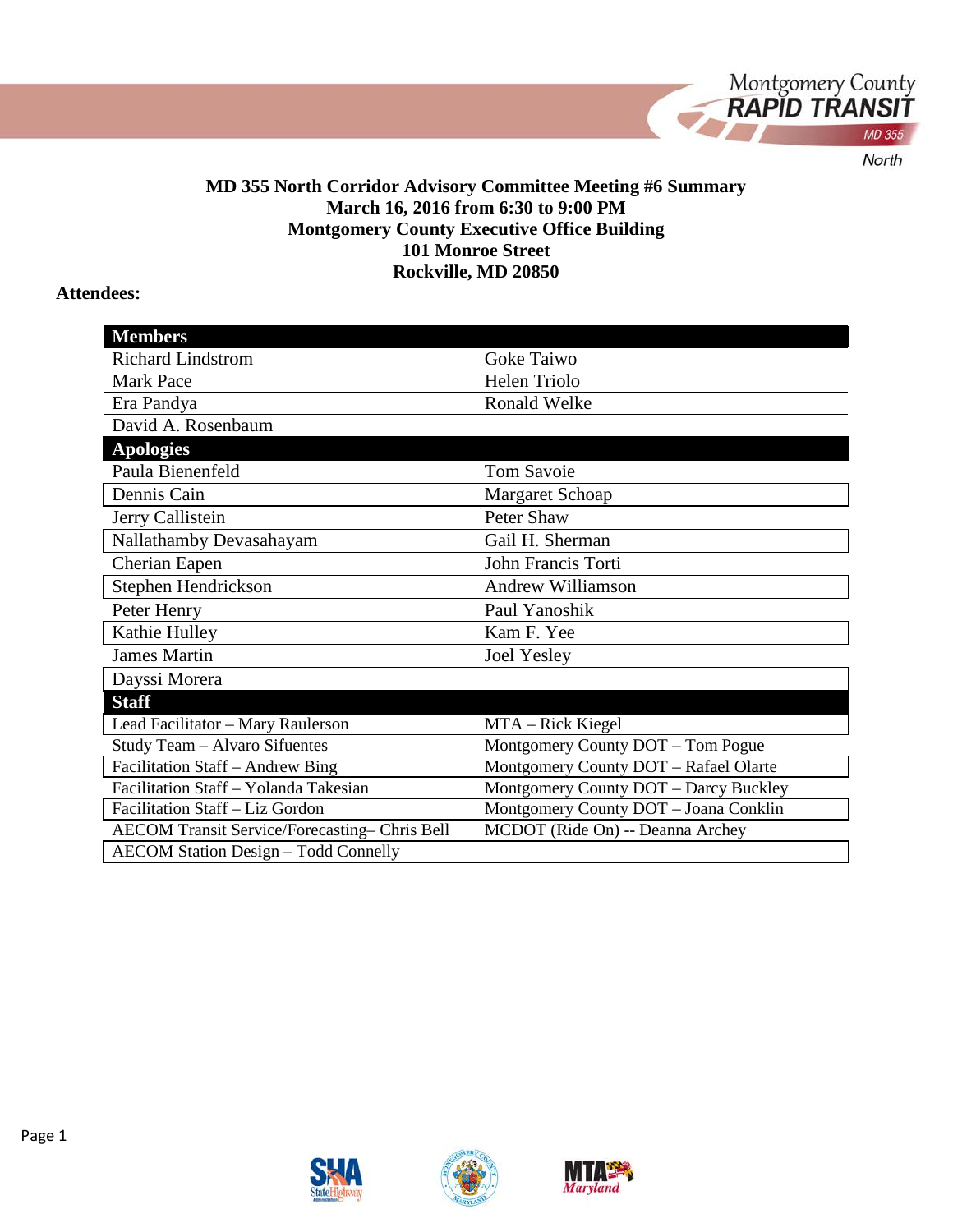### **Handouts**

Handouts provided to CAC Members included:

- Agenda for CAC Meeting #6
- Presentation for CAC Meeting #6
- Service route and proposed station location map
- Ridership map for Ride On routes 46, 55, and 75
- County Executive letter to Montgomery County Council
- Summary of CAC Meeting #5

Meeting materials and video of the meeting will be posted on the project website: *www.montgomerycountymd.gov/rts*

## **Introduction**

Facilitator Mary Raulerson welcomed attendees, introduced meeting content, and outlined the agenda.

# **Montgomery County BRT Project Update**

Joana Conklin explained the County Executive's recent letter sent to County Council. The letter outlined his plan to continue the MD 355 BRT Corridor Planning Study which focuses on the long term implementation of BRT in the corridor. The County Executive requested that \$5M be approved by the County Council and is asking for the State to fund the additional \$5M that is needed to complete the corridor planning study up until the selection of a Locally Preferred Alternative (LPA). In addition the County Executive recommended implementation of two short term transit improvements along MD 355. The first would be a limited stop priority service, called Ride On Plus, from the Lakeforest Transit Center to the Medical Center Metrorail Station. The service would operate in mixed traffic but would include improvements such as enhanced bus stops and potential implementation of Transit Signal Priority (TSP). The second proposed service is peak period express bus service from Clarksburg to the Shady Grove Metrorail Station. Both of these services could be implemented in the next 18-24 months. Both of these improvements would need County Council funding authorization which should be completed during the Council's budget deliberations. These conclude by late May of this year.

*(Question) County Council says Ride On bus service from Clarksburg to Shady Grove Metro will start Spring of 2017, is that correct?* 

(Response) Yes, around May, near the end of the fiscal year.

## **Draft Preliminary Purpose and Need**

Rick Kiegel provided an update on the Draft Preliminary Purpose and Need document and the results of the February Open House. He thanked the CAC for their participation and input; he indicated that 81 comments

Page 2







Montgomery County<br>**RAPID TRANSIT** 

North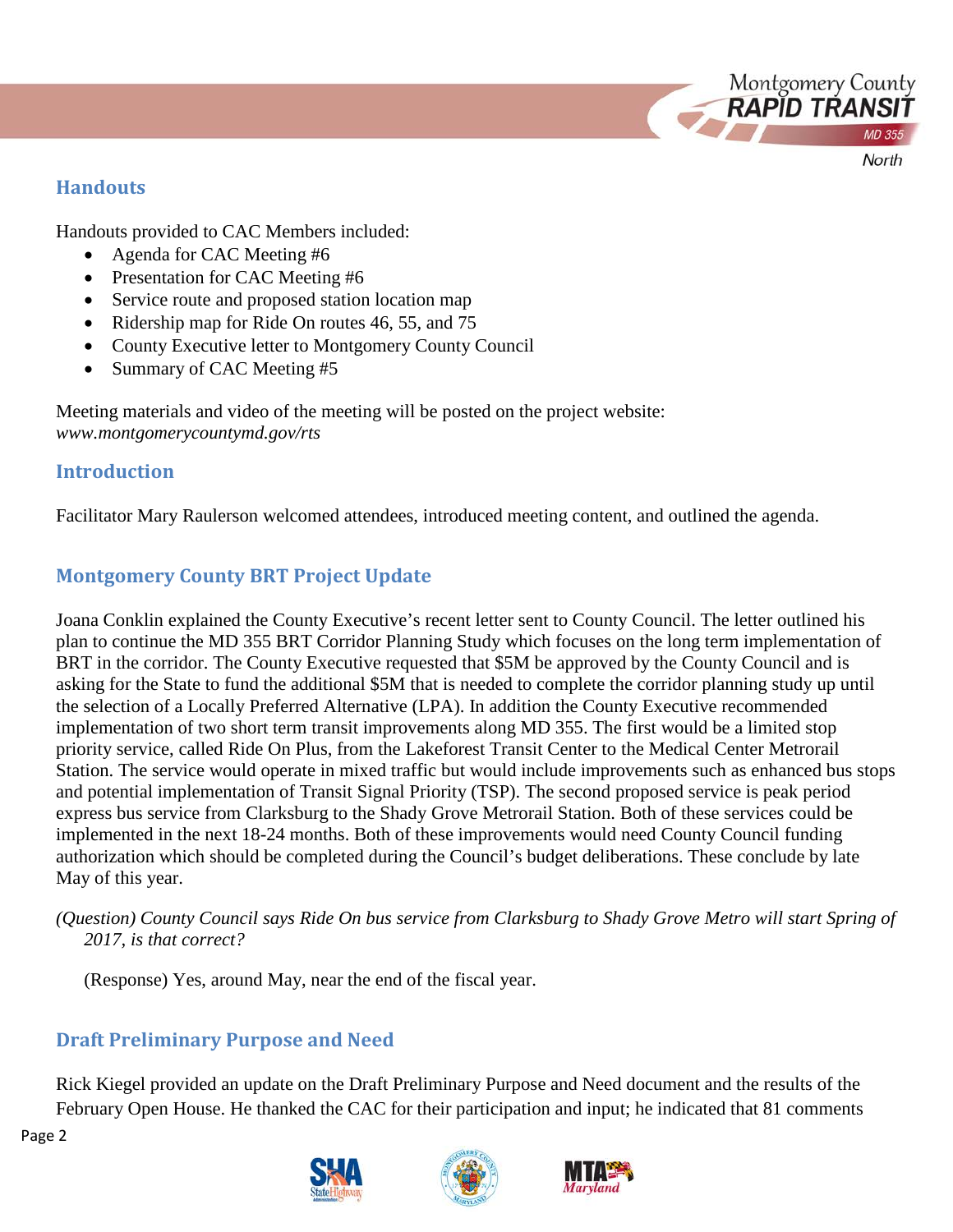

were received from eight MD 355 CAC members by the deadline for comments. Some of the comments included concerns about the modeling method, the conceptual alternatives, and the types of trips the alternatives will serve. The team is currently reviewing and developing responses to those comments for distribution to the CAC prior to the public meeting sometime in April. All comments received after the February 12th deadline will still be reviewed and receive a response, but that response will happen after the public open house.

Rick emphasized that the Draft Preliminary Purpose and Need is a working document, and changes to it will be made based on CAC member comments before it is presented to the wider public.

### *(Q)What did you mean when you said land use was outside of the control of the County?*

(R) Montgomery County doesn't independently determine land use and development assumptions in the model. Assumptions about how much growth will occur and where it will go is discussed and agreed upon at the regional level, through a process that includes all of the member jurisdictions and staff of the Metropolitan Washington Council of Governments. That land use information goes into the model we use.

## **Public Open House**

In late April or early May, the MD 355 project team is planning two Public Open House meetings with identical information presented in both. The meeting format will be an informational open house for the public to attend at any time and visit a series of display boards with staff available to answer questions. The timeframe of the open houses will be 6:30 PM to 8:30 PM. The open houses will seek to educate the public about BRT, introduce participants to the ongoing study, present information on the draft preliminary Purpose and Need, review existing conditions, and obtain public feedback on these subjects. The CAC members have already seen all of the information that will be presented at these open houses, and are asked to help supplement the project team's considerable public outreach efforts to ensure high attendance. The public outreach will include postcards to 71,000 addresses, delivering flyers to all the local government buildings, and public service announcements in local radio stations.

### *(Q)When will you set dates for the public open house?*

(R) We'll set them within the next week or so.

## **Conceptual Alternatives Modifications**

Rick reminded the CAC that an analysis alternative consists of three components: the running way design, the service's station locations, and a service plan. Tonight's discussion will cover station locations and service plan. Given the length of the corridor it was not feasible to include running way types in tonight's discussion; running way types being considered and their locations will be discussed at the next meeting.

Since the last meeting the team has made some changes to the project based on comments from the CAC and other members of the public. Some of the modifications made as a result of CAC insight include:







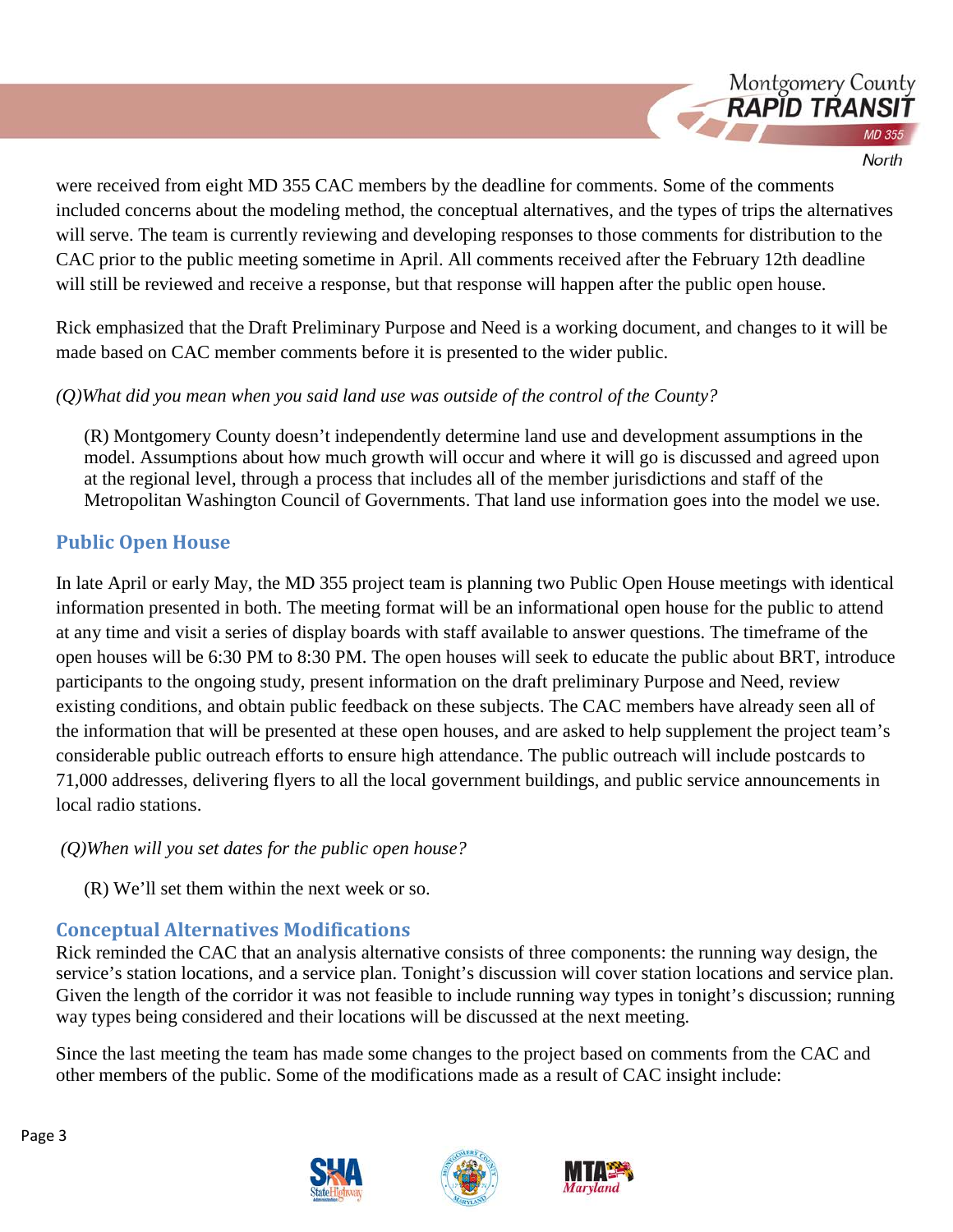

- North
- Moving the King Farm Boulevard BRT Station into the Shady Grove Metrorail Station
- Serving the Lakeforest Transit Center
- Looking at an additional alignment along Observation Drive that terminates at the Clarksburg Outlets
- Preparing a service plan that works differently for different market areas

Alvaro Sifuentes presented the complete list of station location and alignment modifications being developed as an initial set of conceptual alternatives. He presented these changes relative to the Countywide Transit Corridors Functional Master Plan (CTCFMP) which was the starting point for the MD 355 study. Alternatives proposed for study have evolved as a result of more detailed analysis, perspectives from CAC members, coordination with Montgomery County DOT, and planning undertaken by the cities of Rockville and Gaithersburg. The CTCFMP showed recommendations for stations within the city limits of these two municipalities but acknowledged that the cities would be expected to help refine the proposed locations within their jurisdictional boundaries. Those currently proposed are consistent with the most recent planning undertaken by Gaithersburg and Rockville.

Alvaro referred members to the handout "MD 355 BRT Study Preliminary Service Plan Route Patterns and Station Locations" showing:

- Functional Master Plan station locations retained (in blue),
- Functional Master Plan stations eliminated (in red),
- new station locations (in green), and
- an alignment alternative.

The following bulleted list describes the changes and reasons for the changes to the proposed station locations.

- Montgomery College (Rockville) The CTCFMP made a recommendation to stop at the intersection of MD 355 and Mannakee Street. This is a short distance away from the campus itself. CAC members told us that significant numbers of college students take transit and that a connection into the campus would be useful. The proposed service plan will have a connection coming from the southern end of the study area into the campus.
- The Gude Drive station is being moved to Indianola Drive due to high levels of congestion and turn lanes at the Gude Drive intersection which is also planned to be converted to an interchange. The density to access the station is also low, so the station was relocated further north to better serve the residential community.
- The MD 355 at King Farm Boulevard station is being relocated to the Shady Grove Metrorail station to directly serve the Metro.
- The station at Shady Grove Road is being eliminated. This intersection is also very congested with many turn lanes. Land use densities are also low.

Station locations in the City of Gaithersburg are based on the City of Gaithersburg BRT study.





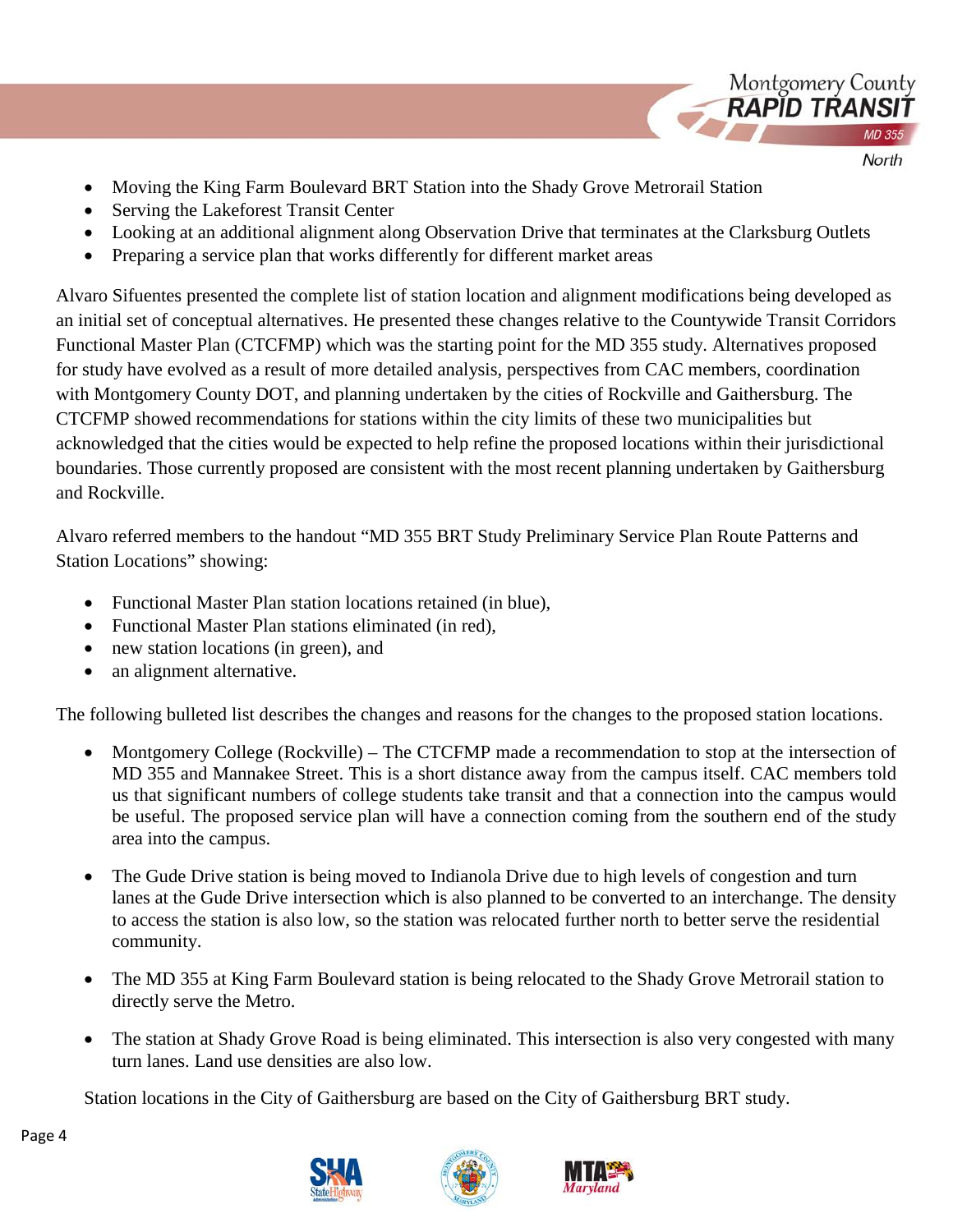

- Cedar Avenue / Fulks Corner Avenue station has been added because it is only a few blocks from the MARC station and would serve as a transfer point into the MARC station.
- Brookes Avenue station which is just north of the Father Cuddy Bridge has been relocated a block north to the intersection of Chestnut Street/Walker Avenue. The bridge serves as a major barrier to pedestrians and the recommended location better serves residential and commercial areas.
- The next three stations were discussed together. From south to north the intersections along MD 355 are Odenhall Avenue, Lakeforest Boulevard and MD 124. MD 124 is a very congested intersection with many turn lanes; it was identified in the Gaithersburg City BRT study as a poor location for a station due to safety concerns. Since the MD 124 station was eliminated, the MDOT study recommends moving the proposed Odenhall Avenue station one block north to better serve the Lakeforest Mall. A new station has been introduced at the Lakeforest Transit Center to serve as a transfer point to many other local bus routes.
- The MD 27 Ridge Road station has been eliminated because of the levels of congestion at the intersection and the ability of the area to be served by a station at Shakespeare Boulevard.
- The station at West Old Baltimore Road was eliminated given low land use densities and the lack of pedestrian access.
- Shawnee Lane was less than 1000 feet from the proposed station location at Foreman Boulevard to the south which serves the Clarksburg High School. The team recommends that the Shawnee Lane station along MD 355 be eliminated because of the short distance between stations.
- As suggested in a previous MD 355 CAC meeting, a potential alignment has been added along Observation Drive. This alignment recognizes that much of the planned future development in this area occurs along Observation Drive. The station at Middlebrook Drive is recommended to be eliminated because it will be the transition point from a dedicated lanes cross-section to mixed traffic operations. The next few stations along Observation Drive are proposed to be Holy Cross Hospital, Montgomery College (Germantown), Shakespeare Boulevard, Milestone Center Drive, COMSAT, Shawnee Lane, a site north of MD 121 (Future Clarksburg Town Center) and at the Clarksburg Outlets, the proposed terminal station.

*(Q)Are the MD 355 and Observation Drive alignments mutually exclusive?*

- (R) Yes, they are alternatives to each other.
- *(Q)Are there no stops between Milestone and Clarksburg?*



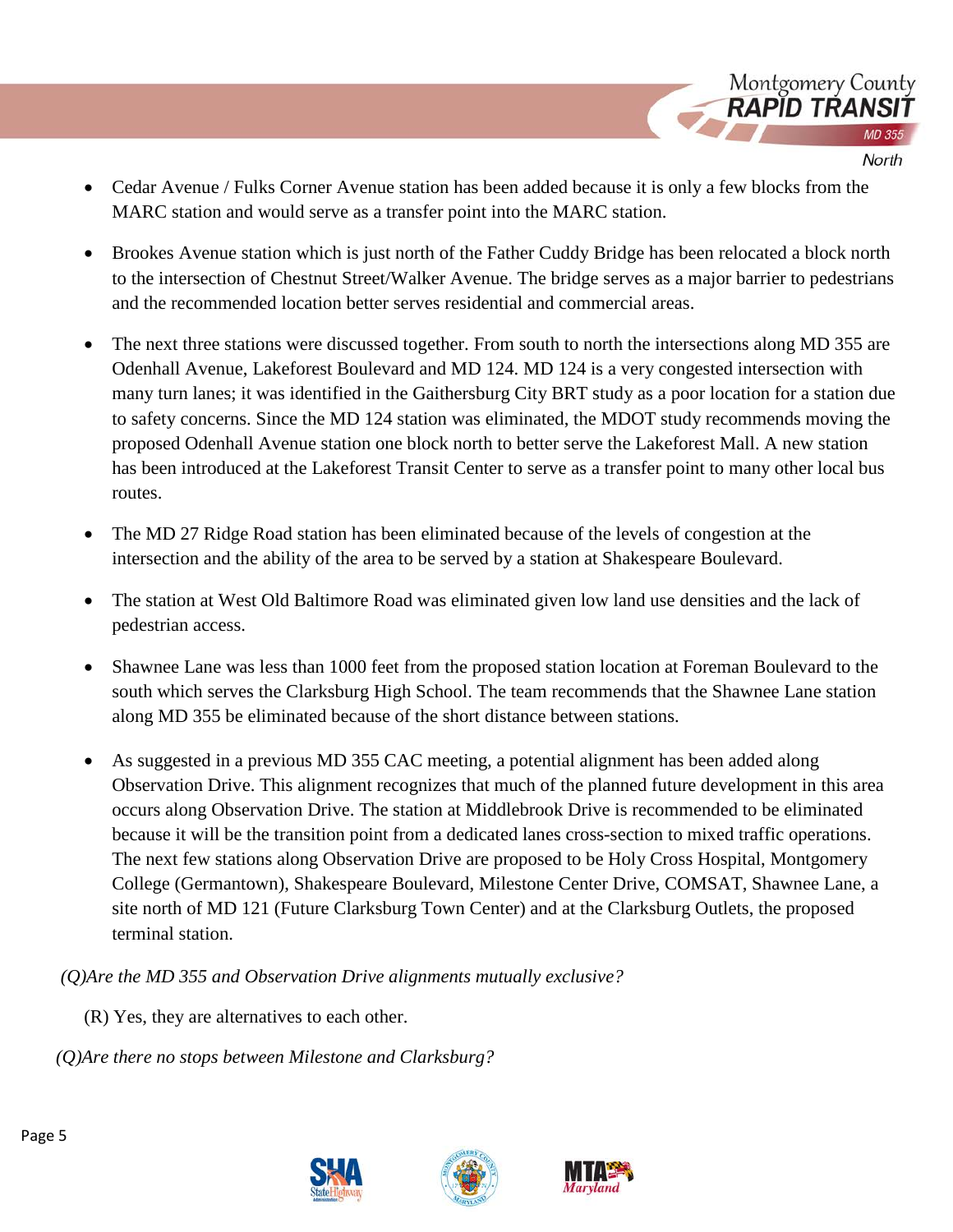

(R) There are several remaining stops, we've only included the stations that got changed in the list, not the stations that remained the same.

#### *(Q)Which stations will have parking?*

(R) COMSAT and the terminal stations.

### **Station Area Plans**

Todd Connelly presented a short introduction into station area planning and showed an example of urban analysis in the vicinity of the Cedar Avenue station. This included identifying land uses, street connections, and barriers to potential riders that might otherwise use the station.

*(Q)Where's the actual station on this figure?*

(R) The station location is included, but the actual station has not yet been designed.

### *(Q)What sort of footprint are you thinking of for the station?*

(R) Station sizing hasn't happened yet, and will be based on ridership and vehicle size.

## **Service Operation Planning Elements**

Chris Bell presented the various service planning elements that will be considered in modeling the 22-mile BRT Corridor. This will include information on the proposed BRT, changes to the existing Ride On, WMATA, and other services that potentially would duplicate or compliment the BRT service along the corridor. Chris noted that there will be two models that will be developed concurrently, (1) a travel demand model using the information provided by MWCOG to predict future ridership, and (2) a VISSIM model which will incorporate many other elements to indicate how the service might operate within the corridor. He also explained the service plan that his team will test. It includes the following aspects:

- 4 minute headways (15 buses per hour) during the peak;
- 6 to 8-minute headways, (7-10 buses per hour) during the mid-day for different sections of the corridor; and,
- Reducing the frequency of the current Ride On routes 46 and 55, as complimentary BRT service is introduced.

*(Q)What are the a.m. and p.m. peak periods used for study?*

(R) They are 6:00 to 9:00 a.m. and 3:00 to 7:00 p.m.

*(Q)Will there be timed transfers with other systems?*

(R) That would be evaluated later, while doing specific scheduling.





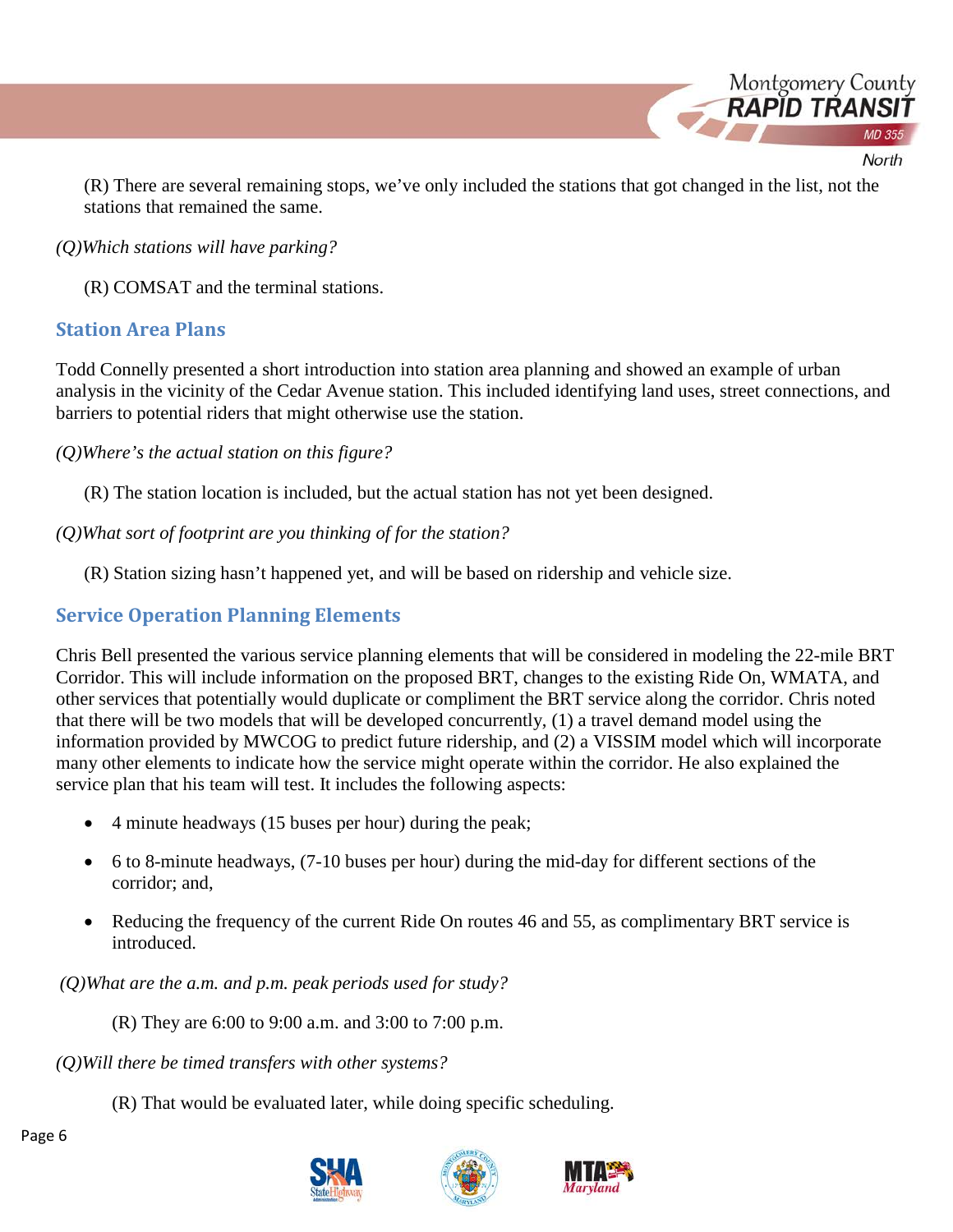*(Q)What will the fare be?*

(Response)The assumption is that it will follow the County fare policy and match Ride On.

*(Q)Why does the service plan show colored routes that overlap, but none run end to end? Will there be no end to end service?*

Montgomery County **RAPID TRANS** 

North

(R) Going all the way from Clarksburg to Bethesda, under this scenario, would require a transfer. We're analyzing whether end to end service would be needed.

*(Q)Would an end to end trip with a transfer be one fare or two?*

(R) It would follow WMATA and Ride On fare policies. Transfers would follow the policy as well.

## **Breakout Exercise**

The rear section of the meeting room had a number of tables set up in an open house format. CAC members were invited to visit as many of the five corridor segment tables and the Transit Service table as they wished. The corridor segment discussions would focus on major destinations adjacent to the proposed station areas, likely routes to the proposed stations, routes to proposed stations that need attention to be more pedestrian or bike friendly, and adequate links to other generators or networks of users including neighborhoods, office areas, biking corridors, etc. Members were also asked to include suggestions to refine station locations or terminal stations in the service plan. All comments would be noted.

Tables were setup with maps to show the areas listed below. The geographic table maps included MARC and Metrorail routes and stations, Ride On and Metro bus routes, major trip generators, and local streets.

- 1. Bethesda Metro Station to Grosvenor Metro Station,
- 2. Security Lane to Rockville Metro Station,
- 3. Mannakee Street to Shady Grove Metro Station,
- 4. Education Boulevard to Professional Drive,
- 5. Middlebrook Drive to Redgrave Place, and
- 6. BRT operations and the study model.

## **Breakout Exercise Group Report-Out**

Facilitators for each table area were asked to quickly summarize the most salient issues that were discussed by the CAC members during the breakout exercise. The summary follows:





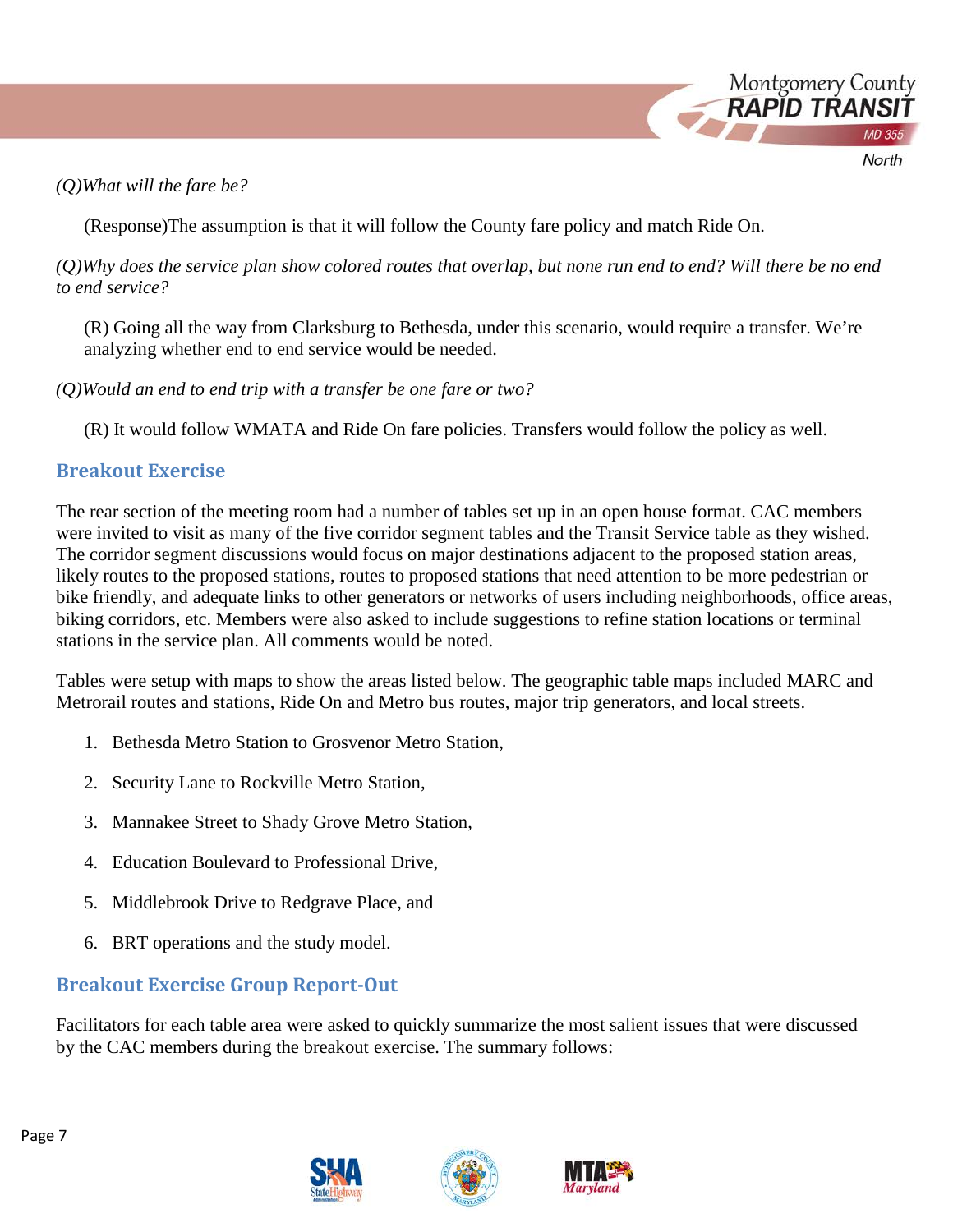

#### **Bethesda Metro Station to Grosvenor Metro Station**

The table with stations located along the segment of MD 355 between the Bethesda Metro Station and the Grosvenor Metro Station reported the following discussion with CAC members:

• No significant CAC comments, except to agree with the often heard comment from the South meeting that the Cedar lane station location should be studied.

#### **Security Lane to Rockville Metro Station**

The table showing station locations along the segment of MD 355 between Security Lane and Rockville Metro Station discussed the following items:

- Discussion centered on placement of the Rockville station and the plan to defer to the decisions made by the City of Rockville in this location.
- It's difficult to locate a station in that area, as there are emerging pedestrian needs and limited space.
- Students from the high school could be a user group but pedestrian connections would need to be strengthened.

#### **Mannakee Street to Shady Grove Metro Station**

The table that focused on the station locations along the segment of MD 355 between Mannakee Street and the Shady Grove Metro Station discussed the following items:

- The number of Ride On trips taken by Montgomery College students was noted as an indication that students may use the service heavily.
- There are planned transit facilities on the MC campus that could complement the service.
- Significant pedestrian barriers including the Metro tracks separate many of the nearby neighborhoods from the planned BRT service.

#### **Education Boulevard to Professional Drive**

The table focusing on the station locations along the segment of MD 355 between Education Boulevard and Professional Drive discussed the following items:

- A member expressed support in moving the station into the Lakeforest Transit Center.
- Members also expressed support for the planning being done in Gaithersburg.